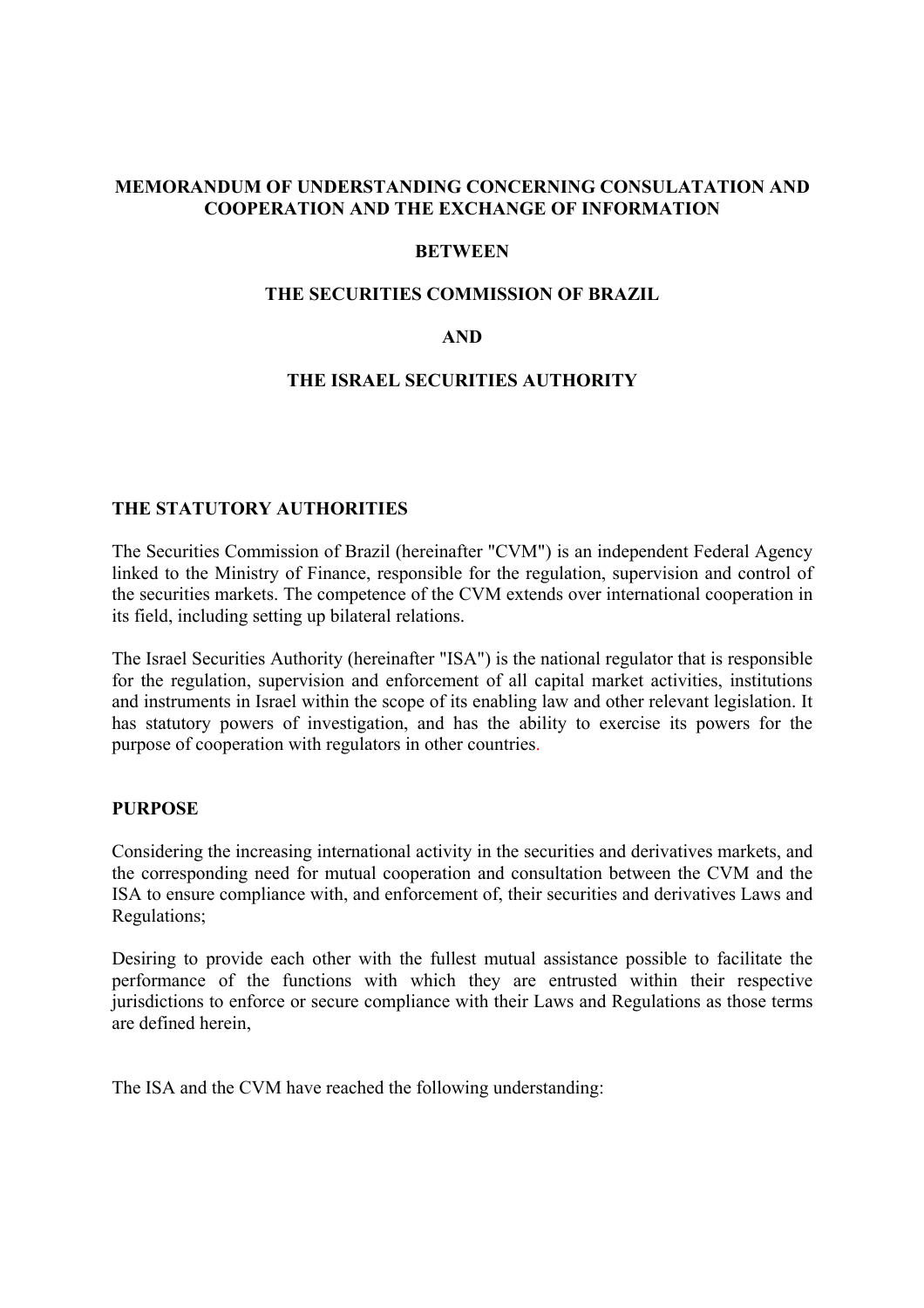# *DEFINITIONS*

For the purposes of this Memorandum of Understanding:

- 1. "Authority" means the Securities Commission of Brazil or the Israel Securities Authority (together they are hereinafter referred to as "the Authorities").
- 2. "Requested Authority" means the Authority to whom a request for assistance is made under this Memorandum of Understanding.
- 3. "Requesting Authority" means the Authority making a request for assistance under this Memorandum of Understanding.
- 4. "Laws and Regulations" means the provisions of the laws of the jurisdictions of the Authorities, the regulations promulgated thereunder, and other regulatory requirements that fall within the competence of the Authorities, concerning the following:
	- (a) insider dealing, market manipulation, misrepresentation of material information and other fraudulent or manipulative practices relating to securities and derivatives, including solicitation practices, handling of investor funds and customer orders;
	- (b) the registration, issuance, offer, or sale of securities and derivatives, and reporting requirements related thereto;
	- (c) market intermediaries, including investment and trading advisers who are required to be licensed or registered, collective investment schemes, brokers, dealers, and transfer agents; and
	- (d) markets, exchanges, and clearing and settlement entities.
- 5. "Person" means a natural or legal person, or unincorporated entity or association, including corporations and partnerships.

# **MUTUAL ASSISTANCE AND THE EXCHANGE OF INFORMATION**

- 6. General Principles regarding Mutual Assistance and the Exchange of Information
	- (a) This Memorandum of Understanding sets forth the Authorities' intent with regard to mutual assistance and the exchange of information for the purpose of enforcing and securing compliance with the respective Laws and Regulations of the jurisdictions of the Authorities. The provisions of this Memorandum of Understanding are not intended to create legally binding obligations or supersede domestic Laws and Regulations.
	- (b) This Memorandum of Understanding does not authorize or prohibit an Authority from taking measures other than those identified herein to obtain information necessary to ensure enforcement of, or compliance with, the Laws and Regulations applicable in its jurisdiction.
	- (c) This Memorandum of Understanding does not confer upon any Person not an Authority, the right or ability, directly or indirectly to obtain, suppress or exclude any information or to challenge the execution of a request for assistance under this Memorandum of Understanding.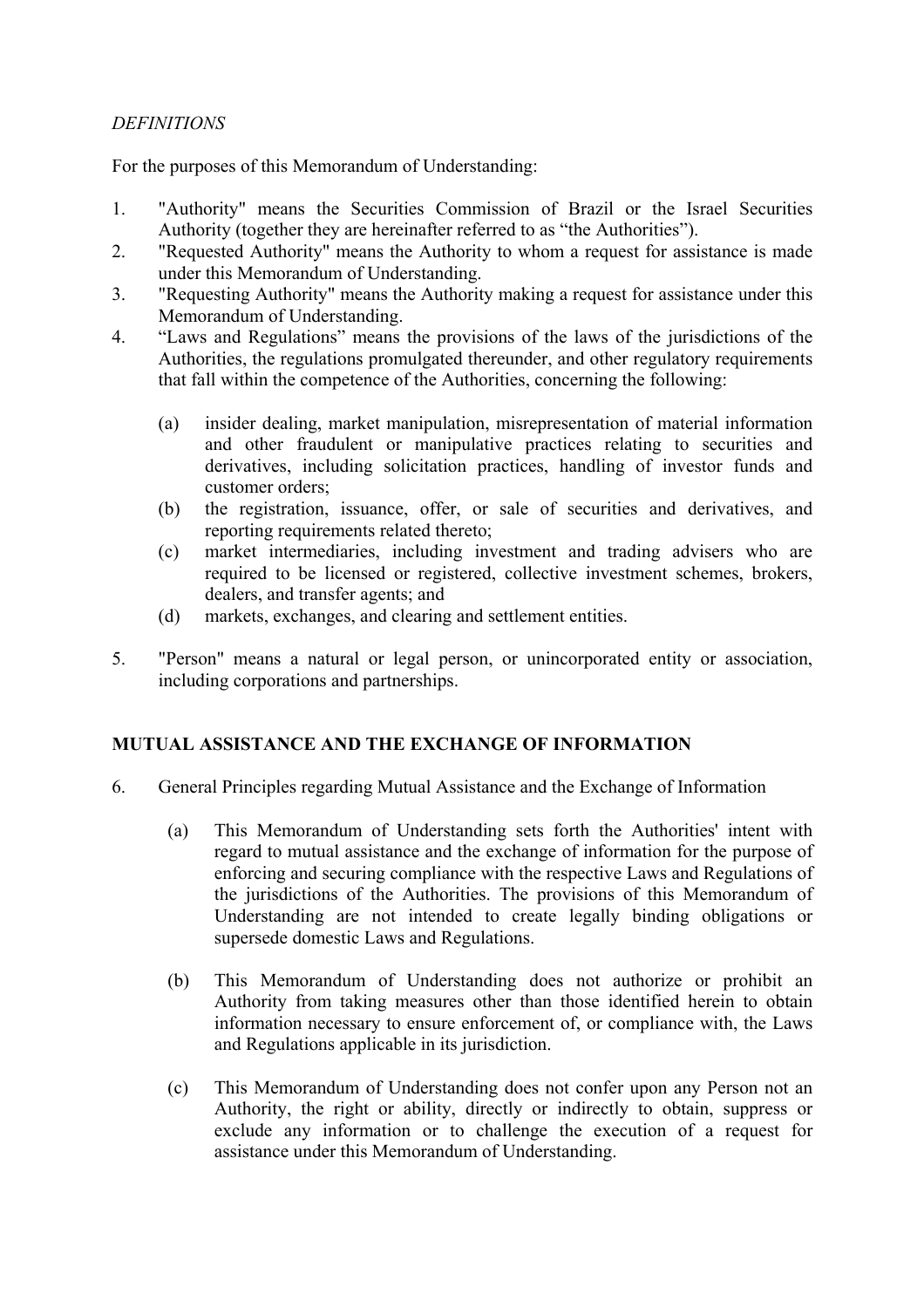- (d) The Authorities recognize the importance and desirability of providing mutual assistance and exchanging information for the purpose of enforcing, and securing compliance with, the Laws and Regulations applicable in their respective jurisdictions. A request for assistance may be denied by the Requested Authority:
	- (i) where the request would require the Requested Authority to act in a manner that would violate domestic Laws and Regulations;
	- (ii) where judicial proceedings for the imposition of criminal penalties have already been initiated in the jurisdiction of the Requested Authority, in respect of the same actions and against the same persons, or, on the grounds that the provision of assistance might result in a judicial or administrative sanction being imposed, where a non-appealable judicial or administrative sanction has already been imposed, in the jurisdiction of the Requested Authority, in respect of the same actions and against the same persons.
	- (iii) where the request is not made in accordance with the provisions of this Memorandum of Understanding; or
	- (iv) where communication of the information might adversely affect the sovereignty, security or public policy of the State of the Requested Authority.

Nothing in this provision shall prevent the Requested Authority from refusing a request in accordance with its own domestic Laws and Regulations. Where a request for assistance is denied, or where assistance is not available under domestic Laws and Regulations, the Requested Authority may provide the reasons for not granting the assistance and consult pursuant to paragraph 12.

- 7. Scope of Assistance
	- (a) The Authorities will, within the framework of this Memorandum of Understanding, provide each other with the fullest assistance permissible to secure compliance with the respective Laws and Regulations of the Authorities.
	- (b) The assistance available under this Memorandum of Understanding may include, but is not limited to:
		- (i) providing information and documents held in the files of the Requested Authority regarding the matters set forth in the request for assistance;
		- (ii) obtaining information, documents or copies thereof regarding the matters set forth in the request for assistance, including:
			- contemporaneous records sufficient to reconstruct all securities and derivatives transactions, including records of all funds and assets transferred into and out of bank and brokerage accounts relating to these transactions;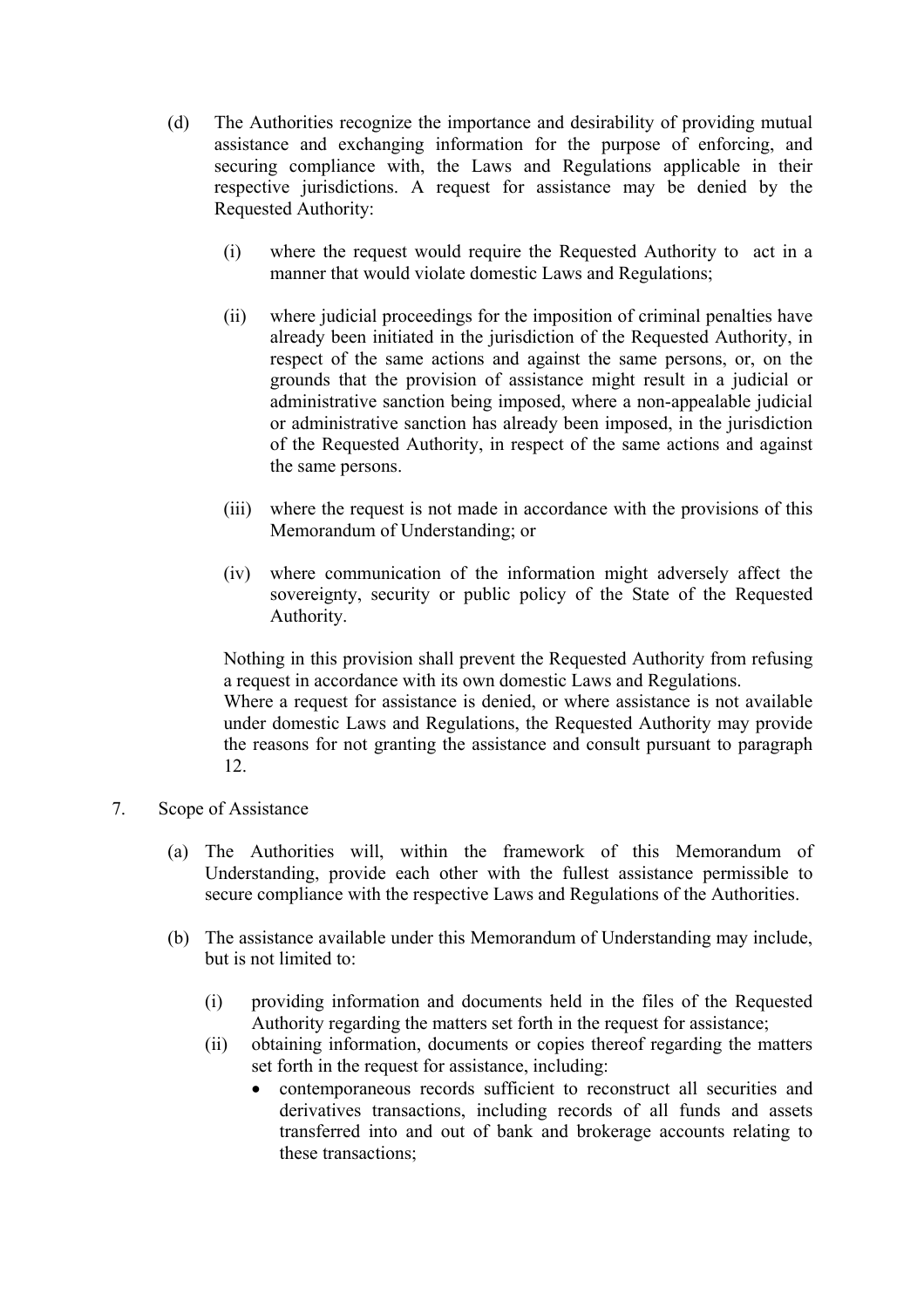- records that identify: the beneficial owner and controller, and for each transaction, the account holder; the amount purchased or sold; the time of the transaction; the price of the transaction; and the individual and the bank or broker and brokerage house that handled the transaction; and
- information identifying persons who beneficially own or control nonnatural Persons organized in the jurisdiction of the Requested Authority.
- (iii) In accordance with Paragraph 9(d), taking or compelling a Person's statement, or, where permissible, testimony under oath, regarding the matters set forth in the request for assistance.
- 8. Requests For Assistance
	- (a) Requests for assistance shall be made in writing, signed by the Chairman of the Requesting Authority and will be addressed to the Requested Authority's contact office listed in the attached Appendix.
	- (b) Requests for assistance will include the following:
		- (i) a description of the facts underlying the investigation that are the subject of the request, and the purpose for which the assistance is sought;
		- (ii) a description of the assistance sought by the Requesting Authority and why the information sought will be of assistance;
		- (iii) any information known to, or in the possession of, the Requesting Authority that might assist the Requested Authority in identifying either the Persons believed to possess the information or documents sought or the places where such information may be obtained;
		- (iv) an indication of any special precautions that should be taken in collecting the information due to investigatory considerations, including the sensitivity of the information; and
		- (v) the Laws and Regulations that may have been violated and that relate to the subject matter of the request, translated into the English language.
	- (c) In urgent circumstances, requests for assistance may be transmitted by telephone or facsimile, provided such communication is confirmed through an original, signed document.
- 9. Execution of Requests for Assistance
	- (a) To the extent permitted by its Laws and Regulations, the Requested Authority will provide the Requesting Authority, upon request, with information, documents or copies thereof held in its files, within a reasonable period of time. The Requested Authority shall use the relevant means at its disposal for the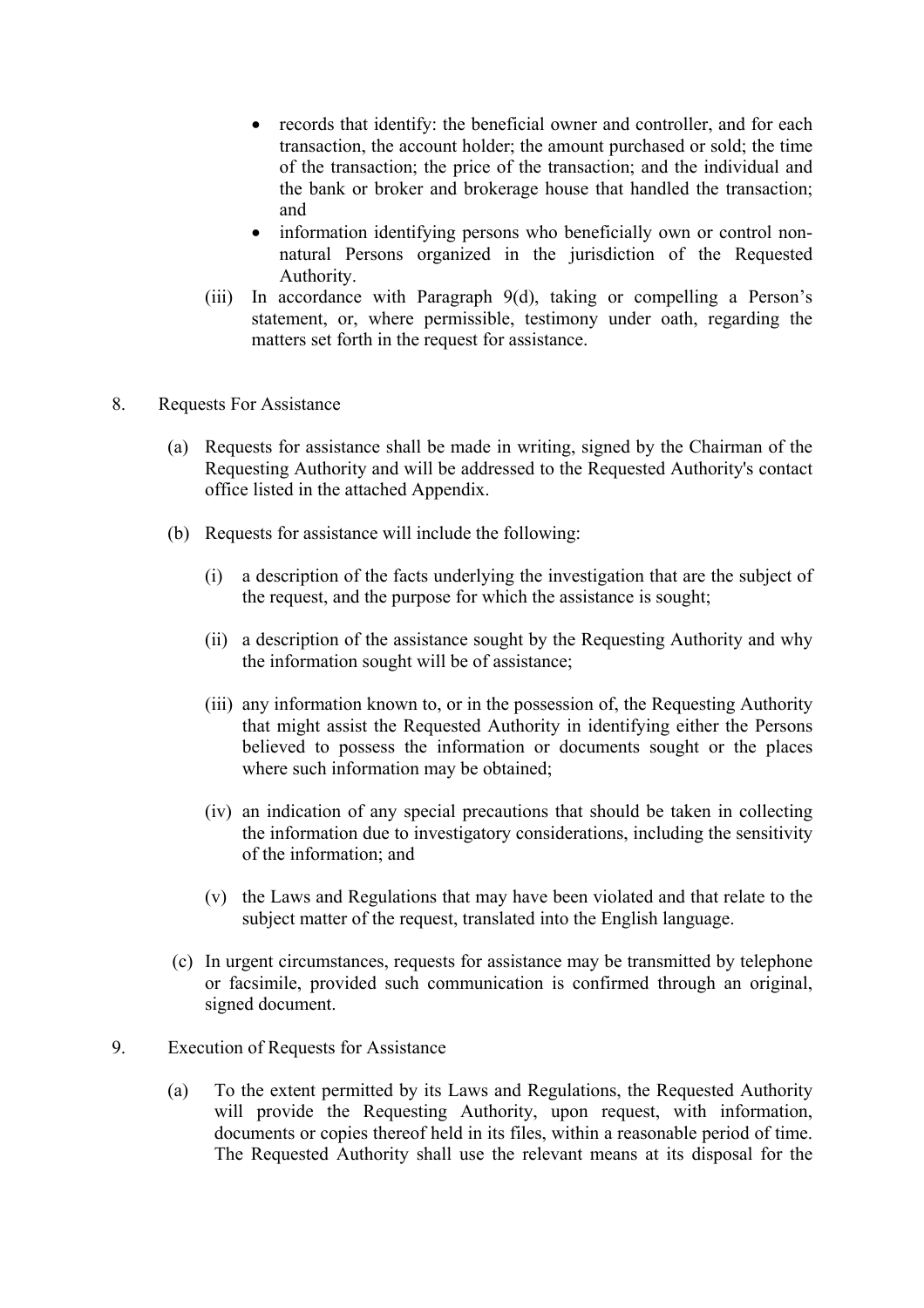execution of the request. The Authorities shall consult and agree on the types of enquiry that may be necessary for the execution of a request.

- (b) Upon request, the Requested Authority will require the production of documents or copies thereof identified in 7(b)(ii) from (i) any Person designated by the Requesting Authority, or (ii) any other Person who may possess the requested information or documents. Upon request, the Requested Authority will obtain other information relevant to the request.
- (c) Upon request, the Requested Authority will seek responses to questions and/or a statement (or where permissible, testimony under oath) from any Person involved, directly or indirectly, in the activities that are the subject matter of the request for assistance or who is in possession of information that may assist in the execution of the request.
- (d) Unless otherwise arranged by the Authorities, information, documents or copies thereof requested under this Memorandum of Understanding will be gathered in accordance with the procedures applicable in the jurisdiction of the Requested Authority and by persons designated by the Requested Authority. Where permissible under the Laws and Regulations of the jurisdiction of the Requested Authority, a representative of the Requesting Authority may be present at the taking of statements and testimony and may provide, to a designated representative of the Requested Authority, specific questions to be asked of any witness.

To the extent permitted by its Laws and Regulations, the Requesting Authority shall provide the Requested Authority with such further assistance as may reasonably be required for the efficient execution of the request including the provision of further information as to the circumstances surrounding the request, staff or other resources.

To the extent permitted by their respective national Laws and Regulations, the Authorities will consider conducting joint investigations in cases where the request for assistance concerns violations of Laws and Regulations, where it would assist in the effective investigation of the alleged violations. The Authorities should consult to define the procedures to be adopted for conducting any joint investigation, the sharing of work and responsibilities and the follow up actions to such investigations.

(e) If it appears to the Requested Authority that the response to a request for assistance under this Memorandum of Understanding will incur substantial costs, the Requested Authority may call for the establishment of a cost sharing arrangement before continuing to respond to such a request.

In urgent circumstances, the response to requests for assistance may be transmitted by telephone or facsimile, provided such communication is confirmed through an original, signed document.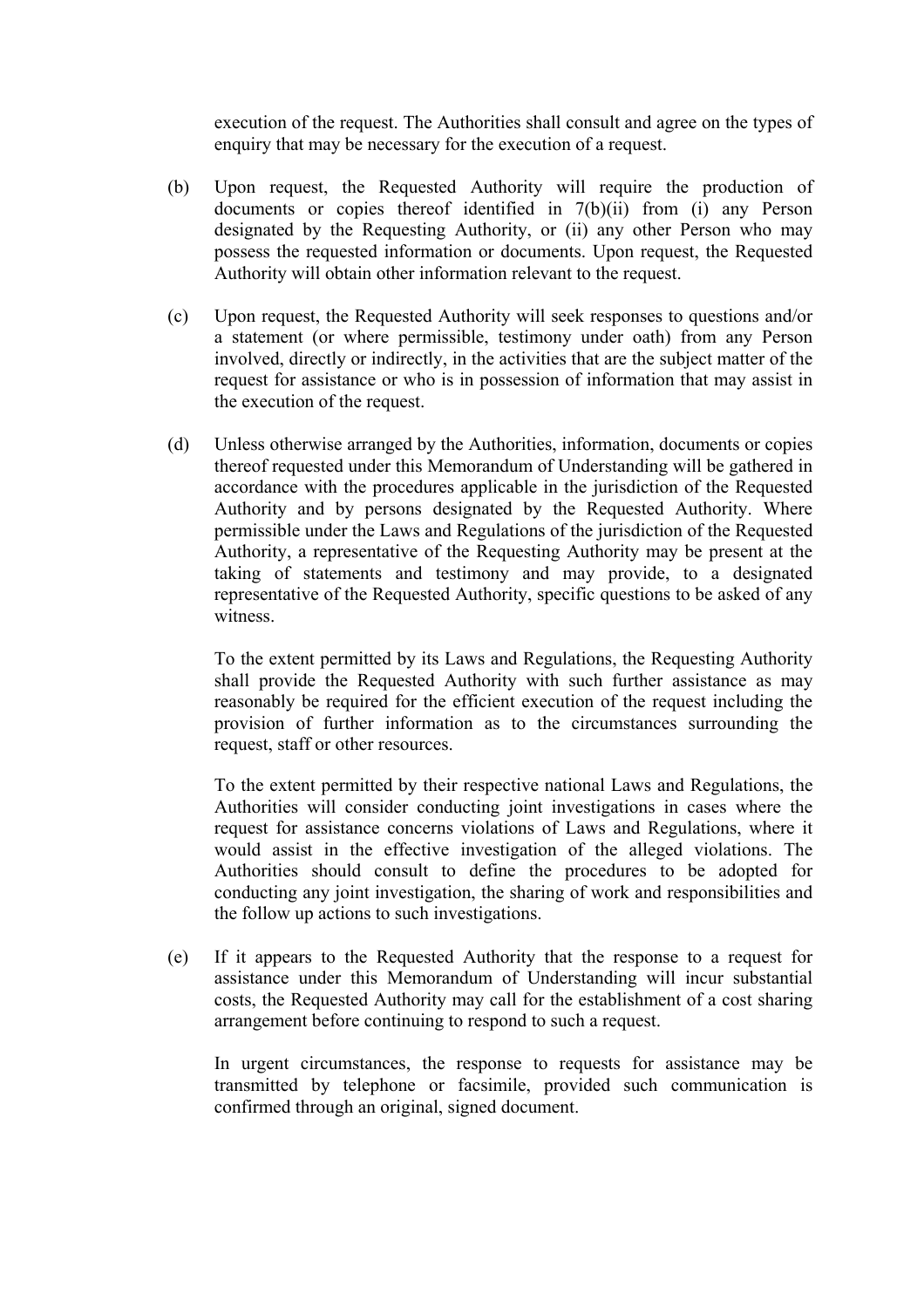- 10. Permissible Uses of Information
	- (a) The Requesting Authority may use non-public information and non-public documents furnished in response to a request for assistance under this Memorandum of Understanding solely for:
		- (i) the purposes set forth in the request for assistance, including ensuring compliance with the Laws and Regulations related to the request; and
		- (ii) a purpose within the general framework of the use stated in the request for assistance, including conducting a civil or administrative enforcement proceeding, assisting in a self regulatory organization's surveillance or enforcement activities (insofar as it is involved in the supervision of trading or conduct that is the subject of the request), assisting in a criminal prosecution, or conducting any investigation for any general charge applicable to the violation of the provision specified in the request where such general charge pertains to a violation of the Laws and Regulations administered by the Requesting Authority. This use may include enforcement proceedings which are public.
	- (b) If a Requesting Authority intends to use information furnished under this Memorandum of Understanding for any purpose other than those stated in Paragraph 10(a), it must obtain the prior written consent of the Requested Authority. If the Requested Authority consents to the use of the information for purposes other than those stated, it may subject its consent to certain conditions. Nothing in this provision shall obligate the Requested Authority to furnish documents and information in violation of its own domestic Laws and Regulations.
	- (c) The Authorities to which unsolicited information is supplied will use this information solely for the purposes stated in the transmission letter or for the purposes of administrative proceedings or for the discharge of the obligation to report to judicial authorities. If this information is used for the purpose of initiating, conducting or assisting in a criminal procedure, the requesting Authority should notify the requested Authority prior to complying with the demand.
- 11. Confidentiality
	- (a) Each Authority will keep confidential requests made under this Memorandum of Understanding, the contents of such requests and the information received under this Memorandum of Understanding, as well as the matters arising under this Memorandum of Understanding, including consultations between or among Authorities, and unsolicited assistance. After consultation with the Requesting Authority, the Requested Authority may disclose the fact that the Requesting Authority has made the request if such disclosure is required to carry out the request.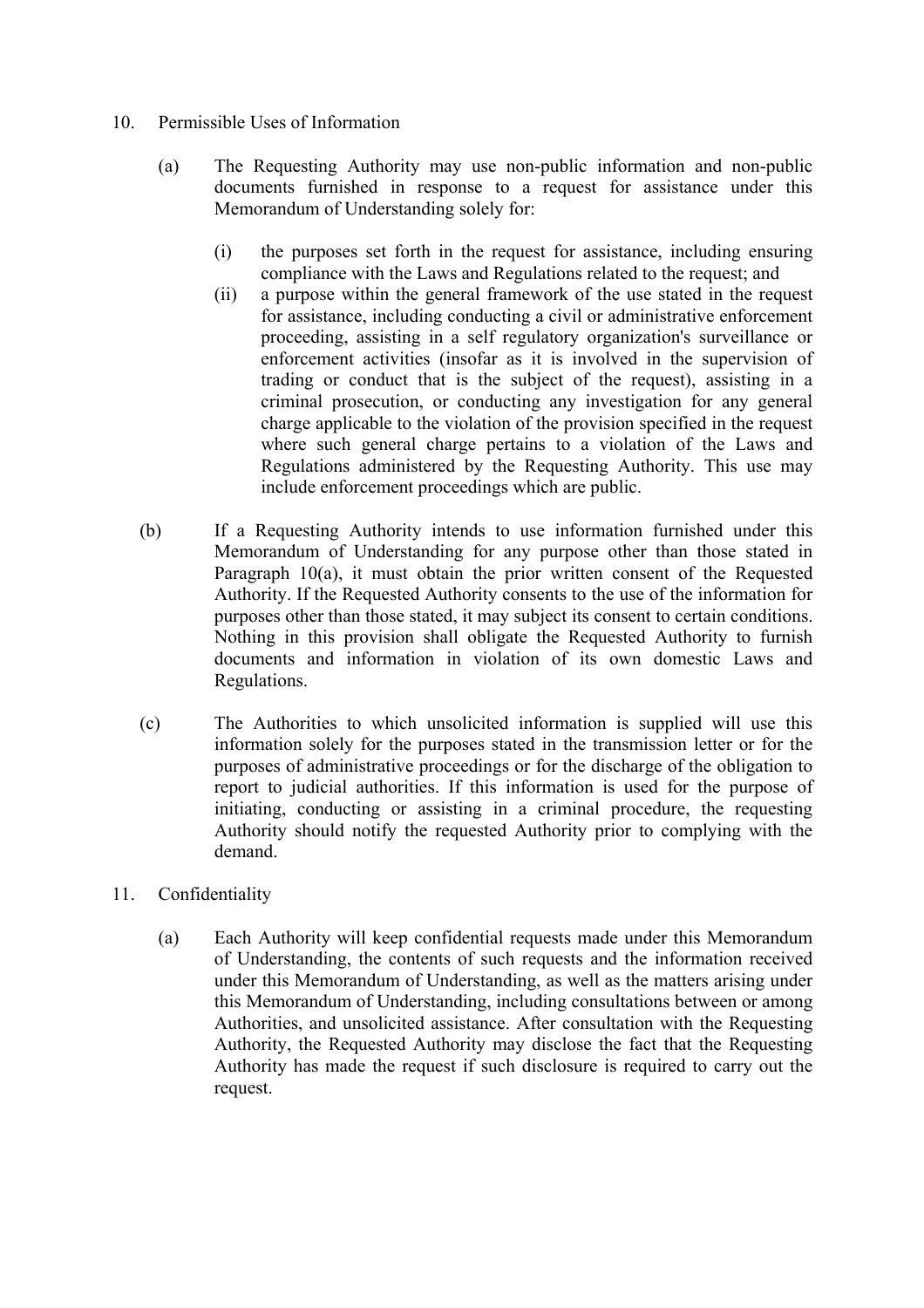- (b) The Requesting Authority will not disclose non-public documents and information received under this Memorandum of Understanding, except as contemplated by paragraph 10(a) or in response to a legally enforceable demand according to its Laws and Regulations. In the event of a legally enforceable demand, the Requesting Authority will notify the Requested Authority prior to complying with the demand, and will assert such appropriate legal exemptions or privileges with respect to such information as may be available. The Requesting Authority will use its best efforts to protect the confidentiality of non-public documents and information received under this Memorandum of Understanding.
- (c) Prior to providing information to a self-regulatory organization in accordance with paragraph  $10(a)(ii)$ , the Requesting Authority will ensure that the selfregulatory organization is able and will comply on an ongoing basis with the confidentiality provisions set forth in paragraphs  $11(a)$  and (b) of this Memorandum of Understanding, and that the information will be used only in accordance with paragraph 10(a) of this Memorandum of Understanding, and will not be used for competitive advantage.
- (d) If an Authority decides to make public an administrative or a disciplinary sanction within the course of its duties, it may, with the written consent of the Authority providing the information, indicate that the successful outcome of the case has been achieved with the aid of the international co-operation mechanisms provided for in this Memorandum of Understanding.
- 12. Consultation Regarding Mutual Assistance and the Exchange of Information
	- (a) This Memorandum of Understanding may be amended or modified by mutual consent. Any amendment or modification of this Memorandum of Understanding shall follow the same procedures as its entry into force.
	- (b) The Authorities will consult periodically with each other regarding this Memorandum of Understanding about matters of common concern with a view to improving its operation and resolving any issues that may arise. In particular, the Authorities will consult in the event of:
		- (i) a significant change in market or business conditions or in legislation where such change is relevant to the operation of this Memorandum of Understanding;
		- (ii) a demonstrated change in the willingness or ability of an Authority to meet the provisions of this Memorandum of Understanding; and
		- (iii) any other circumstance that makes it necessary or appropriate to consult, amend or extend this Memorandum of Understanding in order to achieve its purposes.
	- (c) The Requesting Authority and the Requested Authority will consult with one another in matters relating to specific requests made pursuant to this Memorandum of Understanding (e.g., where a request may be denied, or if it appears that responding to a request will involve a substantial cost). The Authorities will define the terms herein in accordance with the relevant Laws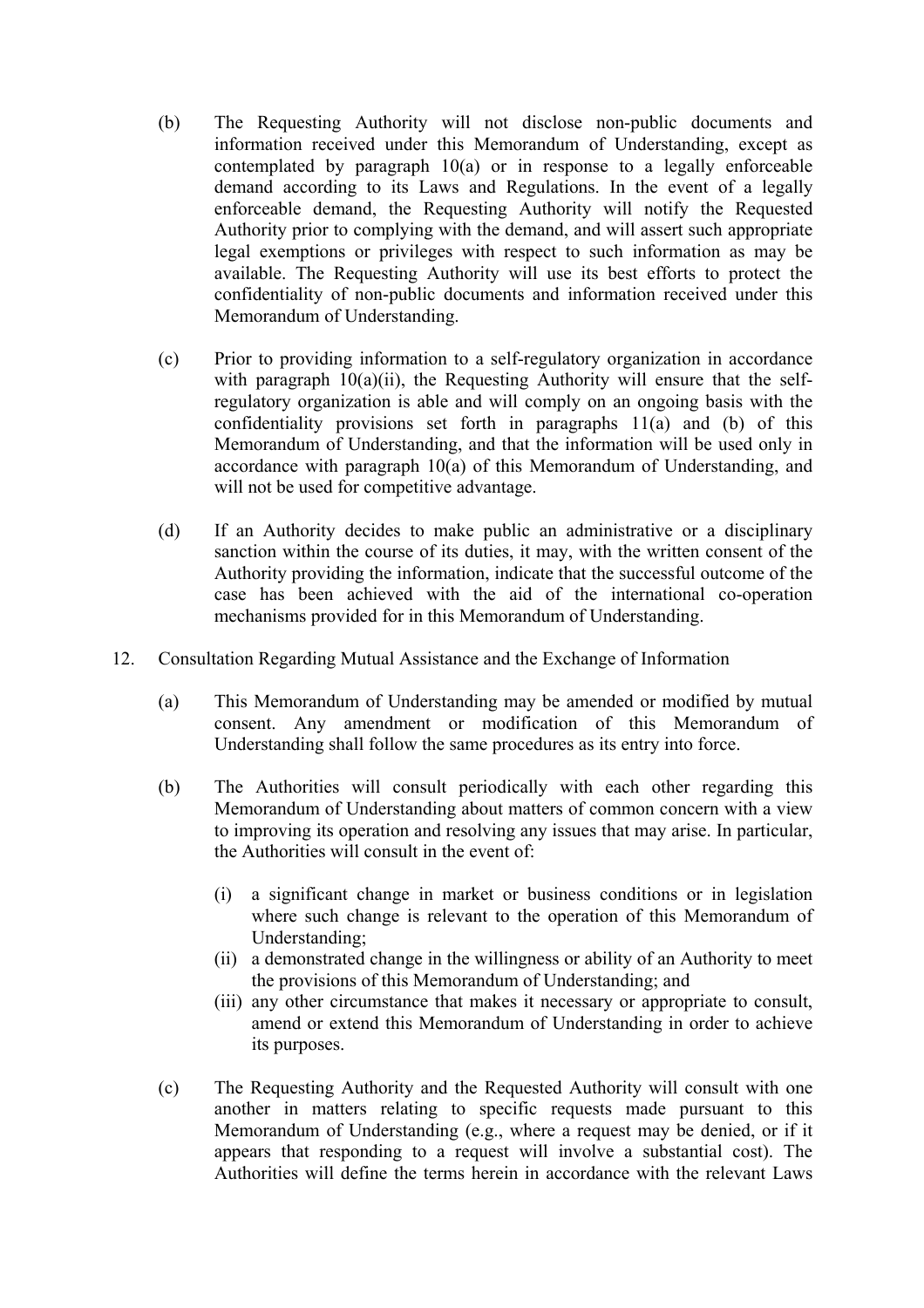and Regulations of the jurisdiction of the Requesting Authority unless such definition would require the Requested Authority to exceed its legal authority or otherwise be prohibited by the laws applicable in the jurisdiction of the Requested Authority. In such case, the Requesting and Requested Authorities will consult.

## 13. **Unsolicited Assistance**

Each Authority will make all reasonable efforts to provide, without prior request, the other Authority with any information that it considers is likely to be of assistance to the other Authority in securing compliance with Laws and Regulations applicable in its jurisdiction.

## **FINAL PROVISIONS**

#### 14. **Publication**

This Memorandum of Understanding may be published.

## 15. **Effective Date**

 This Memorandum of Understanding shall be signed by the ISA in Jerusalem and by the CVM in Rio de Janeiro. Following the signature of this Memorandum of Understanding, the Authorities shall notify each other, in writing, of the completion of the signature of this Memorandum of Understanding. This Memorandum of Understanding shall enter into force on the date of receipt of the latter notification of signature by the Authorities.

#### 16. **Termination**

- (a) Each Authority may terminate its participation in this Memorandum of Understanding at any time by giving at least 30 days prior written notice to the other Authority.
- (b) In the event that an Authority decides to terminate its participation in this Memorandum of Understanding, cooperation and assistance in accordance with this Memorandum of Understanding will continue until the expiration of 30 days after that Authority gives written notice to the other Authority of its intention to discontinue cooperation and assistance hereunder. If an Authority gives a termination notice, cooperation and assistance in accordance with this Memorandum of Understanding will continue with respect to all requests for assistance that were made, or information provided, before the effective date of notification (as indicated in the notice but no earlier than the date the notice is sent) until the Requesting Authority terminates the matter for which assistance was requested.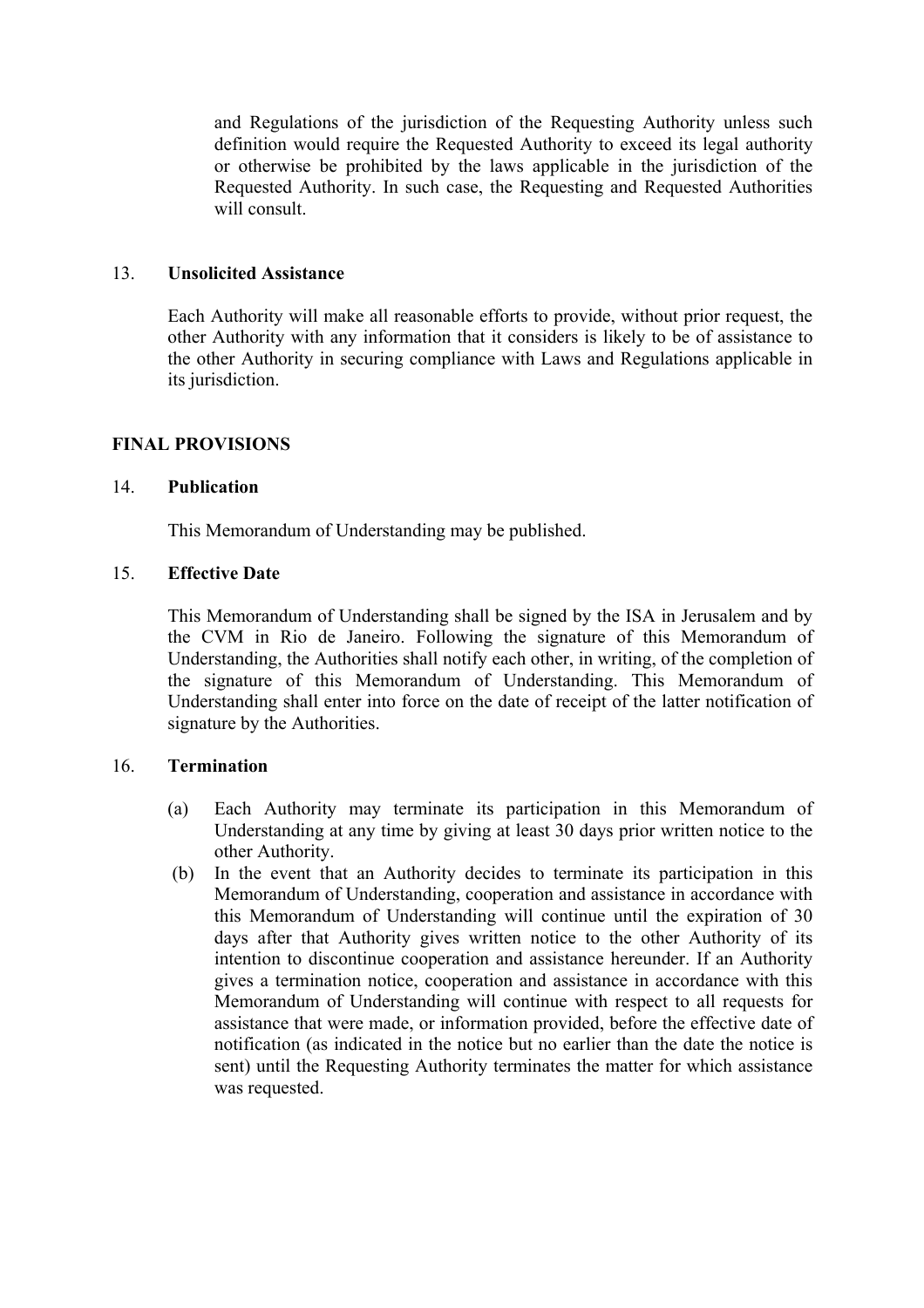(c) In the event of the termination of an Authority's participation in the Memorandum of Understanding, whether under the provisions of 16(a) or 16(b), information obtained under this Memorandum of Understanding will continue to be treated confidentially in the manner prescribed under Article 11 of this Memorandum of Understanding.

Done at Jerusalem and Rio de Janeiro in Hebrew, Portuguese and English, all texts being equally authentic. In case of divergences in interpretation, the English text shall prevail.

*[Signature page follows]*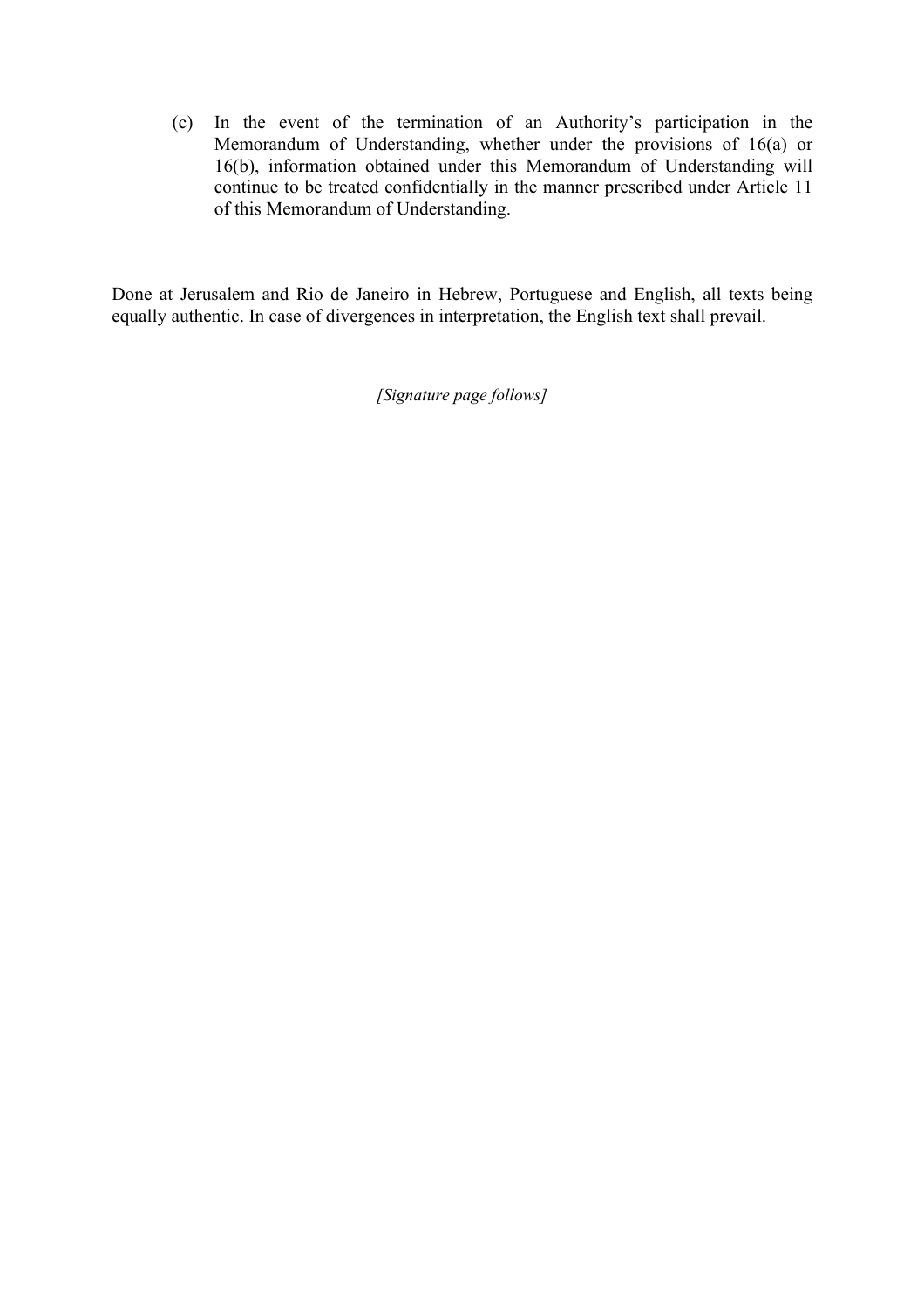**[Signature page of the Memorandum of Understanding between the Securities Commission of Brazil and the Israel Securities Authority]** 

# **SECURITIES COMMISSION OF BRAZIL ISRAEL SECURITIES AUTHORITY**

**Date and Place:** 

**Date and Place:** 

**Rio de Janeiro,** 

**Jerusalem,** 

**Marcelo Fernandez Trindade, Chairman** 

**Moshe Tery, Chairman**